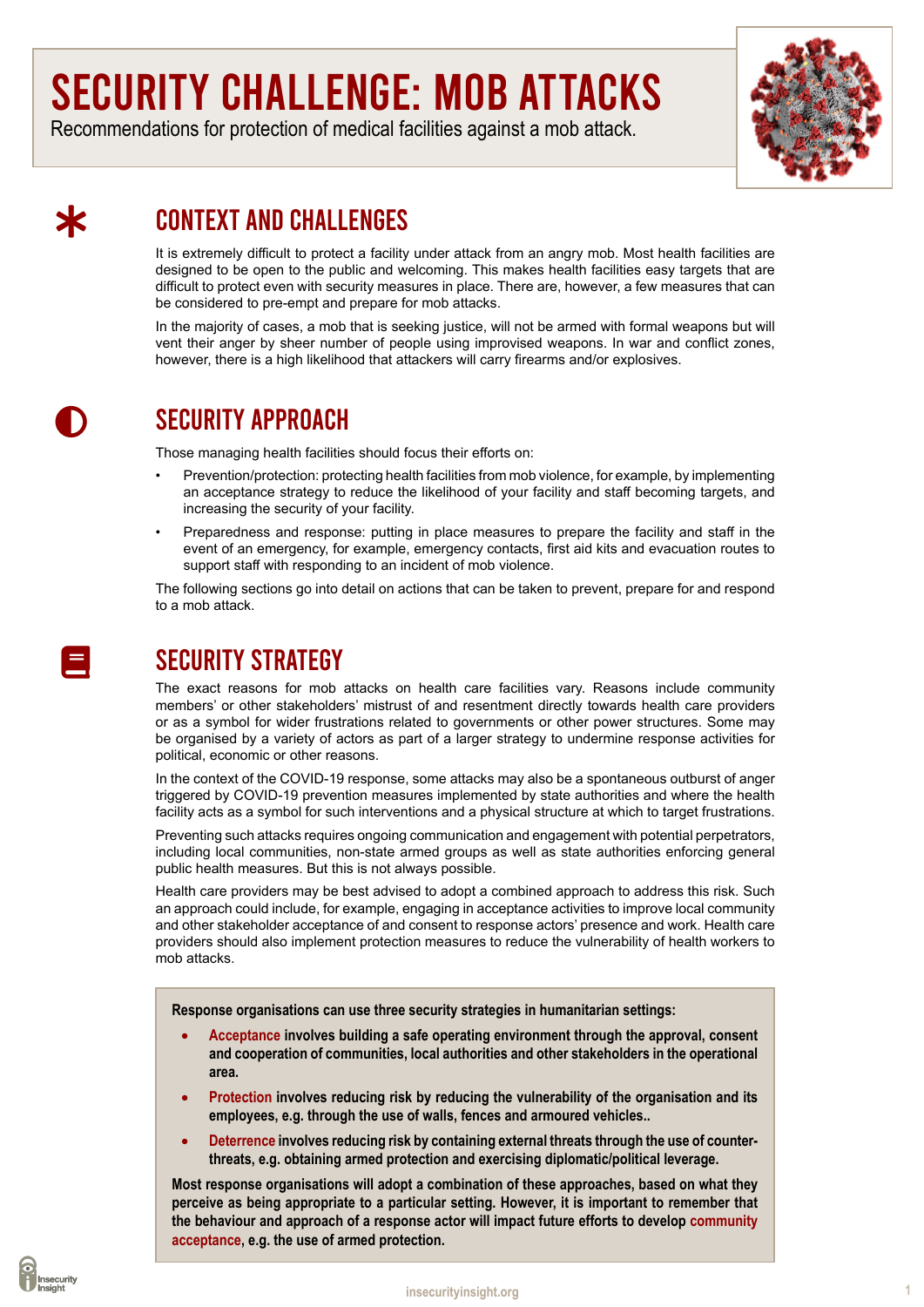#### Security risk management measures  $\boldsymbol{C}$

Health facilities may consider developing security plans and implementing security measures that prepare response actors for the threat of mob attacks on response facilities and provide guidance on how to respond in the event of an attack.

**The main risks to be considered are:**

- **• Fire and arson**
- **• Throwing of rocks**
- **• Attacks on vehicles**
- **• Attempts to enter the premises**
- **• Physical attacks on health workers or clients (and their families)**
- **• Intimidation of health workers and spreading fear.**

To counter these main risks, the following measures can be considered:

#### A Community Acceptance Strategy

The core source of organisational safety and security comes from the community. This is achieved through regular community liaison, ideally weekly meetings, to gain an understanding of community perceptions of the health programme, services delivered and any potentially negative areas that need to be improved upon to enhance acceptance.

Such a strategy can be further assisted by organising regular visits to the facility by key stakeholders such as religious leaders, community representatives, schoolteachers, etc.

#### COMPOUND AND ORGANISATIONAL ASSESSMENT

A security risk assessment of the entire facility focusing on:

- Location, characteristics and layout of the facility.
- Evaluation of the facility's physical protection system.
- Site survey to promote swift threat detection, delay and response.
- Estimate performance against specific threats.

To identify vulnerabilities for people and assets, such assessments can be commissioned from companies familiar with the context and with a proven track record of providing high quality services.

#### **Things to consider:**

- **• The perimeter and facility must be protected to detect and delay forceful entry.**
- **• Access points to the perimeter and facility should be protected by steel gates that cannot be penetrated by unauthorized persons (or by vehicles).**
- **• An access control system should be in place to allow entry only to authorized persons.**
- **• Any potential vulnerabilities of the perimeter and/or building should be evaluated, and appropriate actions taken, for example: securing of windows, air ventilation ducts, rooftop etc.**
- **• Threat-specific emergency plans are developed and practiced periodically by all staff.**
- **• Coordinate with law enforcement to ensure that, in case of emergency, they can and will respond swiftly.**
- **• Collaborate with communities as well as community leaders, strengthen acceptance and build trusting relationships.**

**For more info, please see this GISF resource: [gisf.ngo/resource/office-opening](http://gisf.ngo/resource/office-opening)**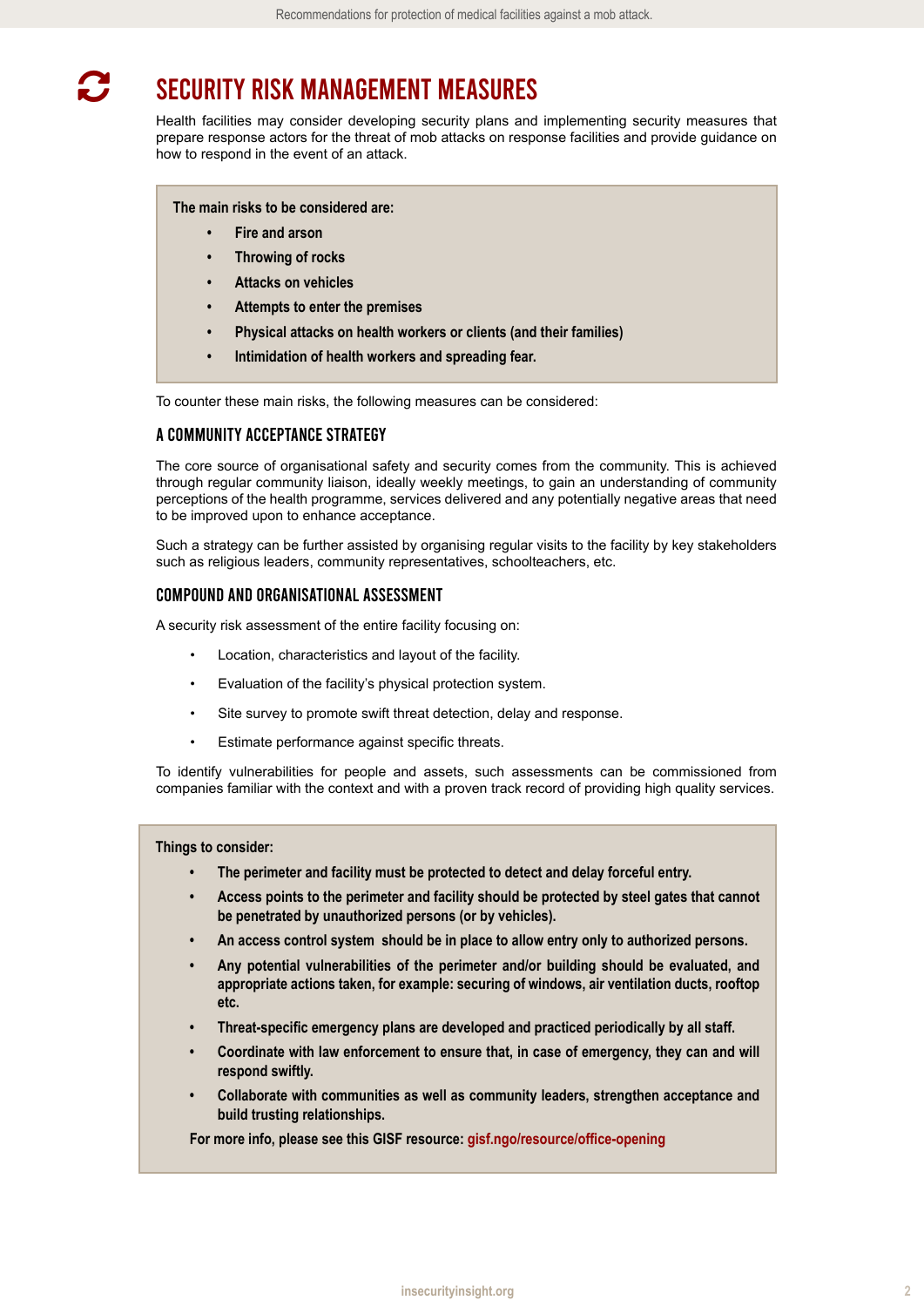

 $\blacktriangledown$ 

 $\blacktriangledown$ 

 $\checkmark$ 

#### Fire and arson

- Ensure that all buildings in your compound are equipped with fire alarms and firefighting equipment.
- Fire extinguishers should be available inside the building and fire buckets filled with water or sand placed at the outside.
- Ensure that all personnel are trained to use this equipment.
- Fuel must be stored away from buildings and vehicles.
- Store all flammable materials such as vehicle and generator fuel / gas bottles in a well locked/ventilated building.
- Have a fire evacuation plan, evacuation signs, fire wardens, and regular fire drills.

#### Guards and perimeter

- Seek to surround your premises in a non-intimidating way to separate the perimeter from its surroundings.
- Try to ensure that this wall or fence blends in with the security measures taken by surrounding compounds so that your compound does not stand out as a "fortress".
- Have a solid entry control system in place where guards can control the flow of people entering the compound.
- Have a system in place where the main entry point can be closed off with a solid gate.
- In cases of heightened threat, close off all secondary entry points and focus your security personnel at the main gate.
- Have an alarm system in place that can be triggered by the guards in case there is a threat such as a mob gathering at the gate. This could be a formal alarm (sound and light) or a simple system where each guard carries a whistle.
- Train guards in crowd control as well as de-escalation techniques.
- Ensure that vehicles are safely parked inside; however, the vehicles must always be parked with the front facing outwards to ensure a rapid exit if required.
- Consider asking the community to assist with groups of community members to help monitor the facility.
- Specify rules of entry, such as a 'no guns policy'.

#### Emergency contacts

- Ensure that you have a list of emergency contacts immediately available including:
	- **Police**
	- **Fire Brigade**
	- Quick reaction force of the security company your organisation employs (where one is contracted)
	- Ambulance services
	- Community leaders
	- Religious leaders
	- **Media** 
		- If you are working as part of a wider network, colleagues in other offices.
- Appoint a senior person to reach out to these emergency contacts as soon as a mob starts gathering.
- Especially community and religious leaders should be called to seek to calm down angry crowds.
- It helps to have a strong relationship built with these authorities prior to an incident to ensure that they respond quickly and appropriately in the event of an emergency.
- The process of actor mapping will be beneficial to identify who should be the priority points of contact and influence.

#### Rocks and other projectiles

- Instruct guards to make rounds around and inside your compound and remove all rocks and other materials that could be used as projectiles.
- Consider putting blast film on the inside of the most exposed windows so that hurled projectiles do not result in flying fragments of shattered glass.